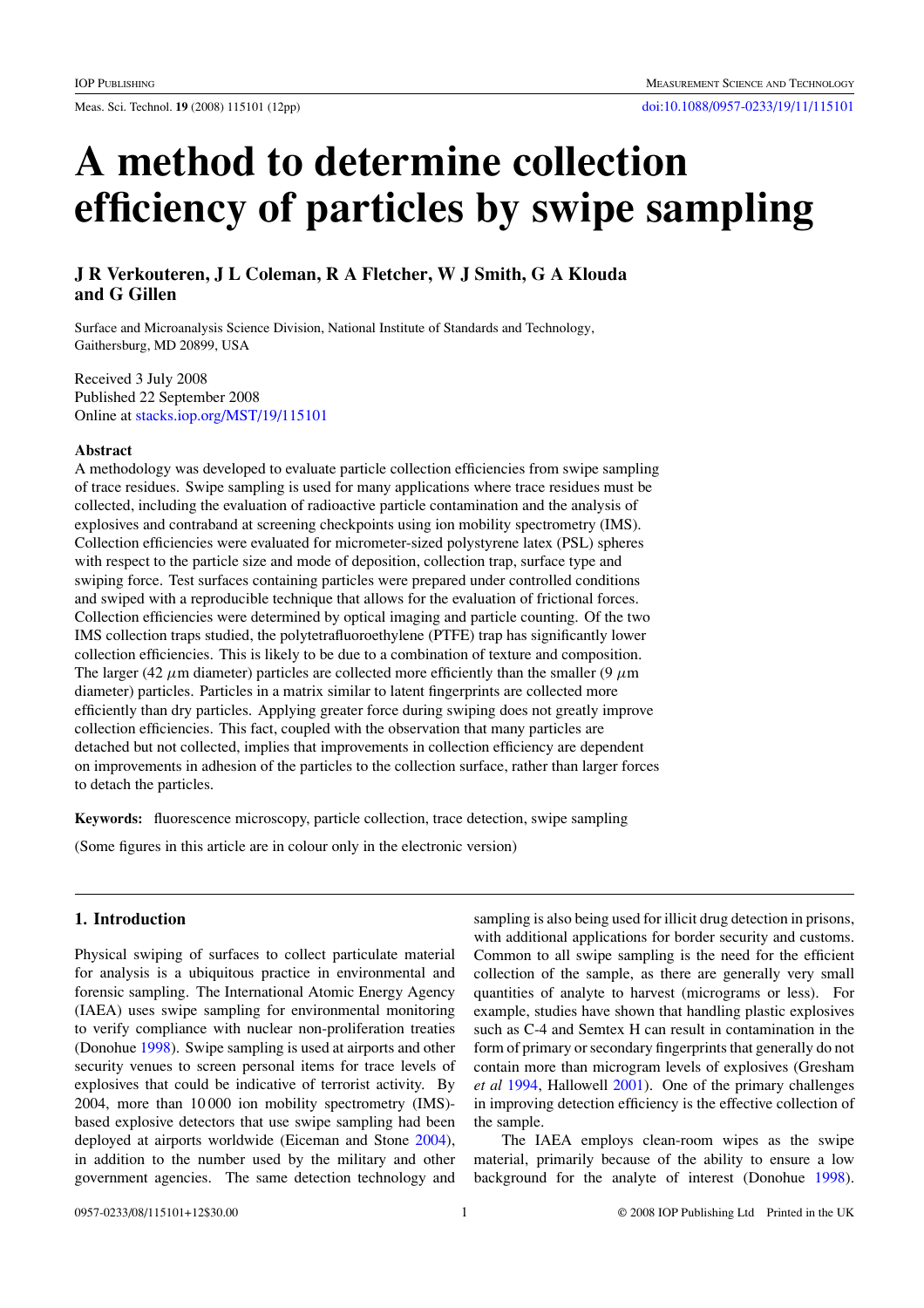<span id="page-1-0"></span>Particles are extracted from the wipe for analysis, and detection efficiency is a function of both collection and extraction efficiencies. In the case of IMS-based trace explosives and drug detection, the sample is analyzed directly from the collection medium. The sampling media are generally referred to as 'traps' and are designed to be placed in the front end of the IMS instrument where the particles can be desorbed by proximity to a heater. The development of sample traps by the manufacturers of IMS instruments is generally proprietary, but they are typically a paper or cloth. The traps must withstand typical desorber temperatures of 100 ◦C–300 ◦C and should be free of substances that produce an IMS background signal. There may also be some physical requirements for traps, such as rigidity, to meet engineering constraints of the particular instrument. Purchasers of trace explosive*/*drug detectors would prefer low-cost sample traps to reduce consumable costs.

The development of better sampling media would be facilitated by having test materials and methodologies to evaluate collection efficiency. The need for a standardized method to test collection efficiency is especially acute for IMSbased trace explosive*/*drug detectors, given the expanding deployment and rapid development of the equipment. This is the application that we focus on in this work. In addition to the needs of technology development, practitioners should have information about how to improve the swiping process, including how hard to swipe and the best surfaces to select. To our knowledge, there are currently no accepted test methods that can be used to measure collection efficiency by swipe sampling. A limited number of studies have been reported on swiping efficiency, specifically for nuclear materials (Jung *et al* [2001](#page-11-0)) and contraband drugs (Patrick and Poziomek [1997](#page-11-0)), but these have not attempted to provide a comprehensive evaluation of the factors involved in swiping. These factors include the particle size and composition of the target analyte, the texture and composition of the surface and trap, the force and speed of swiping, and environmental factors that can affect adhesion and removal. This study is the first step in establishing such a method. We use a purely experimental approach to determine swiping collection efficiency, but design the experiment in such a way to provide a framework for future modeling and prediction.

#### *1.1. Theory*

Swipe sampling involves the removal of particles adhered to a surface with the application of normal and frictional forces, resulting in a collection of the particles on the contacting surface. Much attention has been paid to the removal of small particles, particularly with regard to semiconductor processing, and fundamental studies of the forces involved are available in the literature (e.g. Ranade [1987](#page-11-0), Visser [1995,](#page-11-0) Rimai and DeMejo [1996](#page-11-0)). The predominant forces affecting particle adhesion and removal are shown in figure 1, for the idealized case of a sphere contacting a flat plane in an air environment. This treatment is adapted from the modeling of brush scrubber cleaning of wafer surfaces (Burdick *et al* [2001,](#page-11-0) Xu *et al* [2004,](#page-11-0) [2005\)](#page-11-0), which uses similar physical methods to



**Figure 1.** Force diagram for sphere adhesion and removal from a flat plane using swipe sampling.

remove particles from surfaces. The adhesive forces between the particle and the surface  $(F_{\text{ad-s}})$  include the van der Waals force, the electrostatic force and the capillary force. Additional forces include the load  $(F_{load})$  exerted by the trap (the brush in the case of brush scrubber cleaning) and the gravitational force. Adhesive forces induce a deformation in either the sphere or the surface such that there is an extended area of contact of the radius *a* between the particle and the surface. The removal forces include the adhesive force between the particle and the trap  $(F_{ad-t})$ , which includes van der Waals, electrostatic and capillary forces and the frictional force  $(F<sub>fr</sub>)$  between the particle and the trap. There is an additional hydrodynamic drag force involved in brush scrubber cleaning arising from the use of a lubricant, which is not relevant to dry swiping. It is common to use lubricants for swiping, but not for screening personal objects that cannot be damaged or altered.

Particles are removed primarily by two mechanisms, lifting and rolling. For our purposes, we are interested in lifting, as lifting results in the attachment of the particles to the trap, whereas rolling simply moves particles along the surface. Lifting occurs when the forces attaching the particles to the trap exceed those attaching the particles to the surface:

$$
F_{\text{ad-t}} > F_{\text{ad-s}} + mg. \tag{1}
$$

The downward force on the particle,  $F_{load}$ , disappears during vertical lifting. Rolling occurs when the removal moments exceed the adhesion moments:

$$
a(Fad-s) + 2R(Ffr) > a(Fad-s + Fload + mg),
$$
 (2)

where  $R$  is the radius of the particle. A third mechanism for particle removal, sliding, is intermediate between lifting and rolling (Wang [1990](#page-11-0)) and can be disregarded in a general discussion of removal forces.

The van der Waals forces can be calculated for the sphere– plate geometry shown, given the Hamaker constants, which can be found in the literature for various materials or calculated from optical properties (French [2000\)](#page-11-0) and the separation between the particle and the surface, which is taken as 0.4 nm for smooth surfaces. The contact radius can be calculated using various models of elastic or plastic deformation. The electrostatic forces are more difficult to calculate, requiring knowledge of the surface charge density (Visser [1995](#page-11-0)), and will dissipate with time. We can neutralize the surface after applying the particles. However, during swiping, charge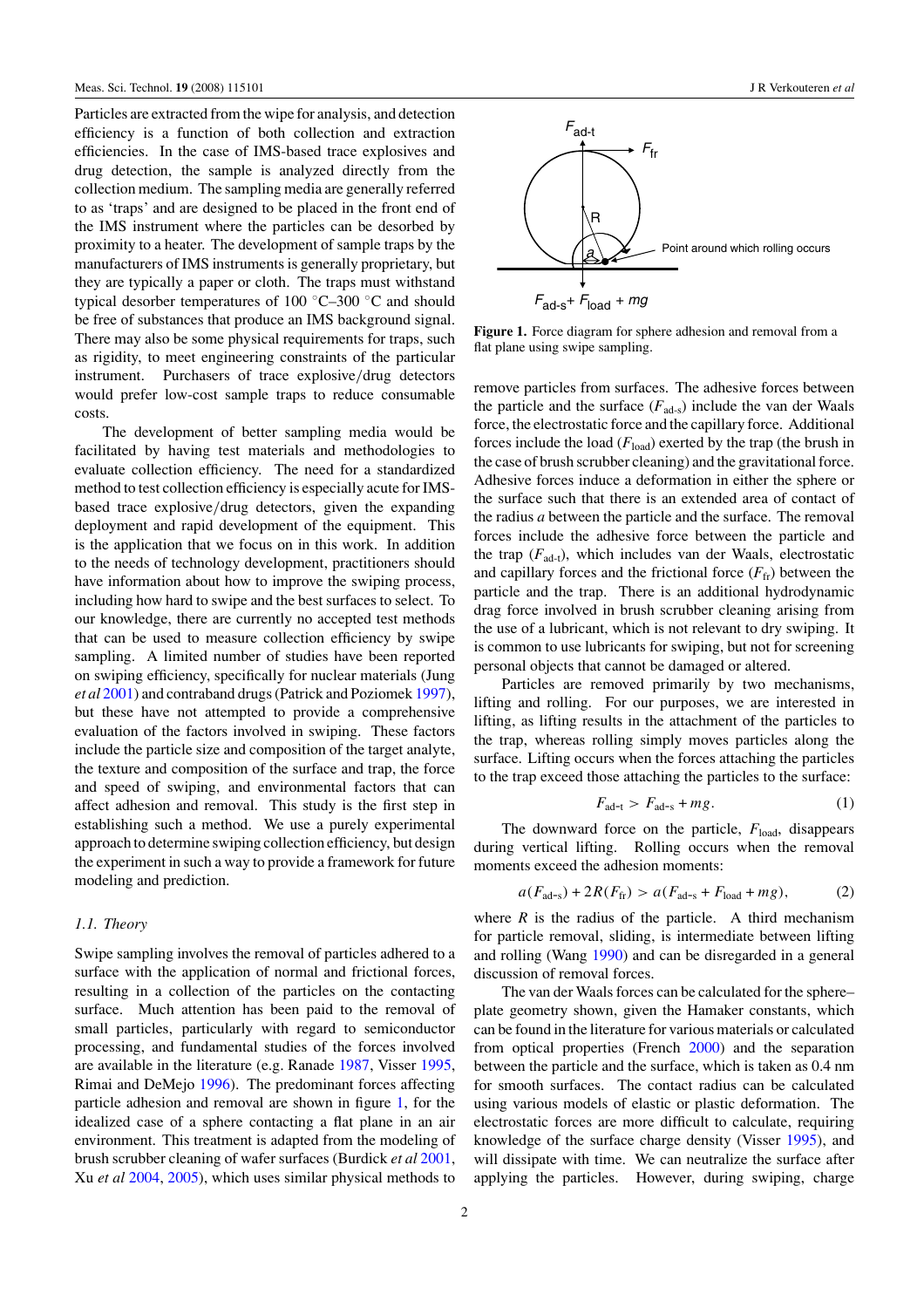transfer can occur due to contact electrification (Lowell and Rose-Innes [1980\)](#page-11-0). Capillary forces can be calculated for a sphere–plate geometry given the surface tension of the liquid, the particle radius and the contact angle (Visser [1995,](#page-11-0) Busnaina and Elsawy [2000,](#page-11-0) Xiao and Qian [2000](#page-11-0)).

#### *1.2. Approach*

There are many complexities in real swiping experiments that may render the model described by figure [1](#page-1-0) inadequate. In contrast to studies of particle removal from smooth, flat semiconductor wafers, our surfaces and traps are very far from the ideal geometry. For example, the types of surfaces sampled in explosive screening environments include the exteriors and interiors of carry-on luggage, laptop computers, cosmetics bags, etc. The traps themselves can be woven cloths or papers of cotton or fiberglass. The particles are likely to be non-spherical, and can be expected to be in a heterogeneous matrix containing the sebaceous materials (body oils) common to latent fingerprints. The complex surface textures change the real contact areas among the particle, surface and trap, changing the adhesion forces. Critical to modeling the contact area is the size and distribution of surface asperities while under compression (Cooper *et al* [2001,](#page-11-0) Burdick *et al* [2001](#page-11-0)), which in our case would have to be determined for both trap*/*particle and particle*/*surface interactions under an applied load. Such a measurement presents significant challenges. It is possible to calculate van der Waals forces for particles in media other than air or vacuum (Visser [1995,](#page-11-0) French [2000](#page-11-0)), although the heterogeneous nature of the matrix will make this challenging.

Our experimental approach was designed to gauge the importance of these factors for future modeling efforts and to provide practical information that can be of immediate use, such as the collection efficiency of individual traps and the optimal force to use during swiping. We use surfaces and traps representative of those encountered in a screening environment, even though the textures and chemistries might be difficult to characterize. We chose, for simplicity, to use spherical particles, because of the ability to control the particle size and to simplify particle counting (through use of a fluorescent tag). The particles are deposited in two ways, either dry or in a matrix of sebaceous material, to incorporate some of the real complexity. The frictional force and normal load are controlled and measured using a device that provides reproducible swiping. The particle collection efficiency is determined by measuring the number of particles collected on the trap and left behind on the surface, using an optical microscopy approach.

#### **2. Experimental details**

#### *2.1. Test particles*

The particle sizes of the explosives in fingerprints produced from handling C-4 and Semtex H range from 1 *μ*m or smaller to larger than 50 *μ*m (Verkouteren [2007](#page-11-0)). The particles 10 *μ*m and larger are the most critical to target for improved detection, and so we selected two particle sizes at approximately 10 *μ*m and 40  $\mu$ m. Two samples of fluorescent polystyrene latex (PSL) spheres were purchased in an aqueous solution (Polysciences Inc., Warrington, PA<sup>1</sup>) with diameters of 9.00  $\pm$ 1.3  $\mu$ m and 42  $\pm$  6.7  $\mu$ m, as reported by the manufacturer. The spheres are fluorescent to aid in the optical imaging described later.

Aliquots of the spheres in the solution were diluted and filtered onto polycarbonate filters. Any charging of the filters was neutralized by suspending a polonium strip approximately 1 cm above the surface. Efforts were made to produce filters with uniform, unagglomerated particles, since clusters of particles complicate the counting procedures. The particles were transferred to the test surfaces in two ways: either dry or by mixing the particles with a sebaceous material and transferring the mixture to the surface as a fingerprint. The artificial sebum was prepared by following the procedure outlined in ASTM [\(1997\)](#page-11-0), and contains the following: palmitic, stearic, oleic and linoleic acids, coconut oil, paraffin wax, olive oil, squalene and cholesterol. (Latent fingerprints also contain eccrine sweat components that were not included in the preparation.) The sebum was massaged onto a gloved finger, and then the particle filter was touched and a fingerprint was made on the test surface. The dry transfer was accomplished by lightly brushing the surface of the filter to the test surface. The dry transfer represents a gentle deposition, producing the smallest contact area (Rimai *et al* [1990](#page-11-0)). The particles were contained within a 2.5 cm  $\times$  2.5 cm area on the test surfaces, and any electrostatic charging developed during particle transfer was neutralized by suspending a polonium strip above the surface.

#### *2.2. Test surfaces*

Four test surfaces were selected to represent some of the target surfaces at screening venues in airports. These include  $(1)$ textured vinyl, (2) smooth vinyl, (3) a stiff cotton fabric and (4) a thin nylon fabric (figure [2\)](#page-3-0). All four materials were purchased in large quantities at a fabric store (Jo-Ann Fabric and Crafts Store, Gaithersburg, MD) and then cut into 23 cm  $\times$ 8.5 cm pieces.

Surface roughness measurements were made over a 0.64 mm2 area with a NanoFocus *μ*surf 3D confocal surface measurement system (NanoFocus Inc., Glen Allen, Virginia). The results are given in table [1](#page-3-0) as the average surface roughness *S*<sup>a</sup> and the root mean square (rms) roughness *S*q, and represent overall measures of the textures comprising the surfaces. Both measures of roughness are generally insensitive to peaks and valleys, such as the features seen on the textured vinyl surface in figure [2.](#page-3-0) Problems were encountered in the measurement of the fabrics because of extreme height differences arising both from fibers extending off the surface and from the holes in the weave. Both of these problems caused the measurements at some locations in the sampled area to exceed the measurement range.

<sup>&</sup>lt;sup>1</sup> Certain commercial equipment, instruments or materials are identified in this document. Such identification does not imply recommendation or endorsement by the National Institute of Standards and Technology, nor does it imply that the products identified are necessarily the best available for the purpose.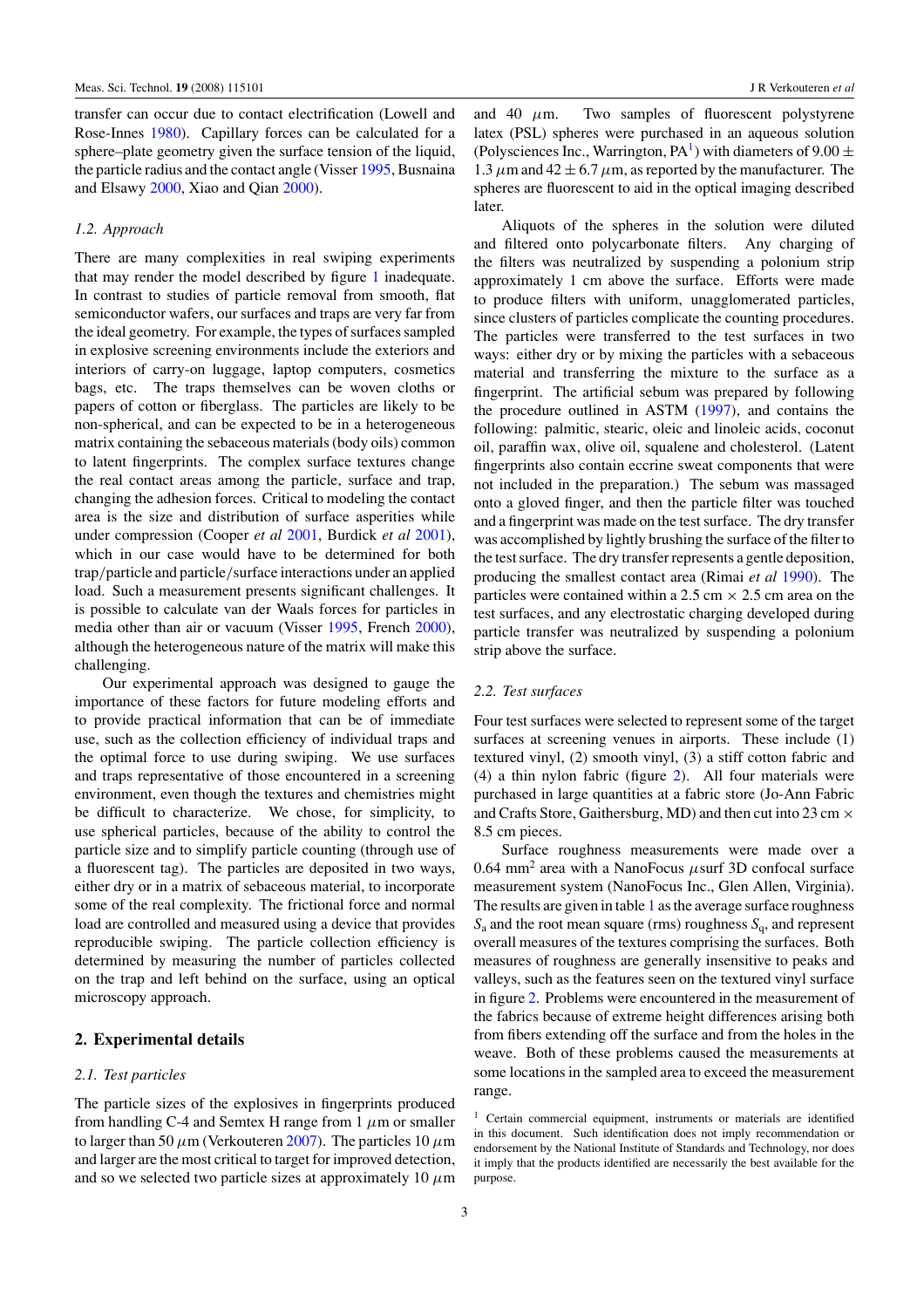<span id="page-3-0"></span>

**Figure 2.** Micrographs of test surfaces  $(a)$ –(*c*) and sample traps  $(d)$ –(*f*).  $(a)$  Textured vinyl,  $(b)$  cotton fabric,  $(c)$  nylon fabric,  $(d)$  muslin, (*e*) PTFE and (*f*) Swiffer. The smooth vinyl material is transparent and therefore the surface is difficult to image; a micrograph is not included.

Table 1. Roughness values for test surfaces and traps.

| Surface<br>or trap | Average<br>roughness $(\mu m)$ | Rms<br>roughness $(\mu m)$ |
|--------------------|--------------------------------|----------------------------|
| Vinyl (textured)   | 3.3                            | 3.9                        |
| Vinyl (smooth)     | 0.1                            | 0.2                        |
| Cotton fabric      | 48.3                           | 55.3                       |
| Nylon fabric       | 8.7                            | 11.2                       |
| Muslin trap        | 95.8                           | 115.8                      |
| PTFE trap          | 5.7                            | 7.5                        |

#### *2.3. Sample traps*

Two different sample traps were used in the experiments, both of which are sold for use with IMS instruments. These include a woven, cotton cloth (muslin) and a proprietary polytetrafluoroethylene (PTFE, also known as Teflon)-coated woven fiberglass trap. The surface roughness of the two traps was measured as described earlier for the test surfaces, and the results are given in table 1.

In addition, a limited number of experiments were conducted with a cloth sold commercially for household dust collection (Swiffer Sweeper dry cloths, Proctor & Gamble). The Swiffer dry cloth has a patented texture and surface treatment designed to enhance particle collection. The texture is a non-woven, hydroentangled texture (Fereshtehkhou *et al* [2004](#page-11-0)), produced by using water jets to entangle fibers and form a cloth. The composition of the cloth is not specified. The Swiffer dry cloth cannot withstand the desorber temperatures of commercial IMS instruments, but was included as an example of a material designed specifically for particle collection. The two sample traps and the dry cloth are shown in figures 2(*d*)–(*f*) to illustrate their textures.

#### *2.4. Swiping*

The critical factors to control and*/*or measure during swiping are the load and the frictional force. For this purpose, we use a slip*/*peel instrument (IMASS Inc., Accord, MA), which provides for reproducible swiping and measurement of the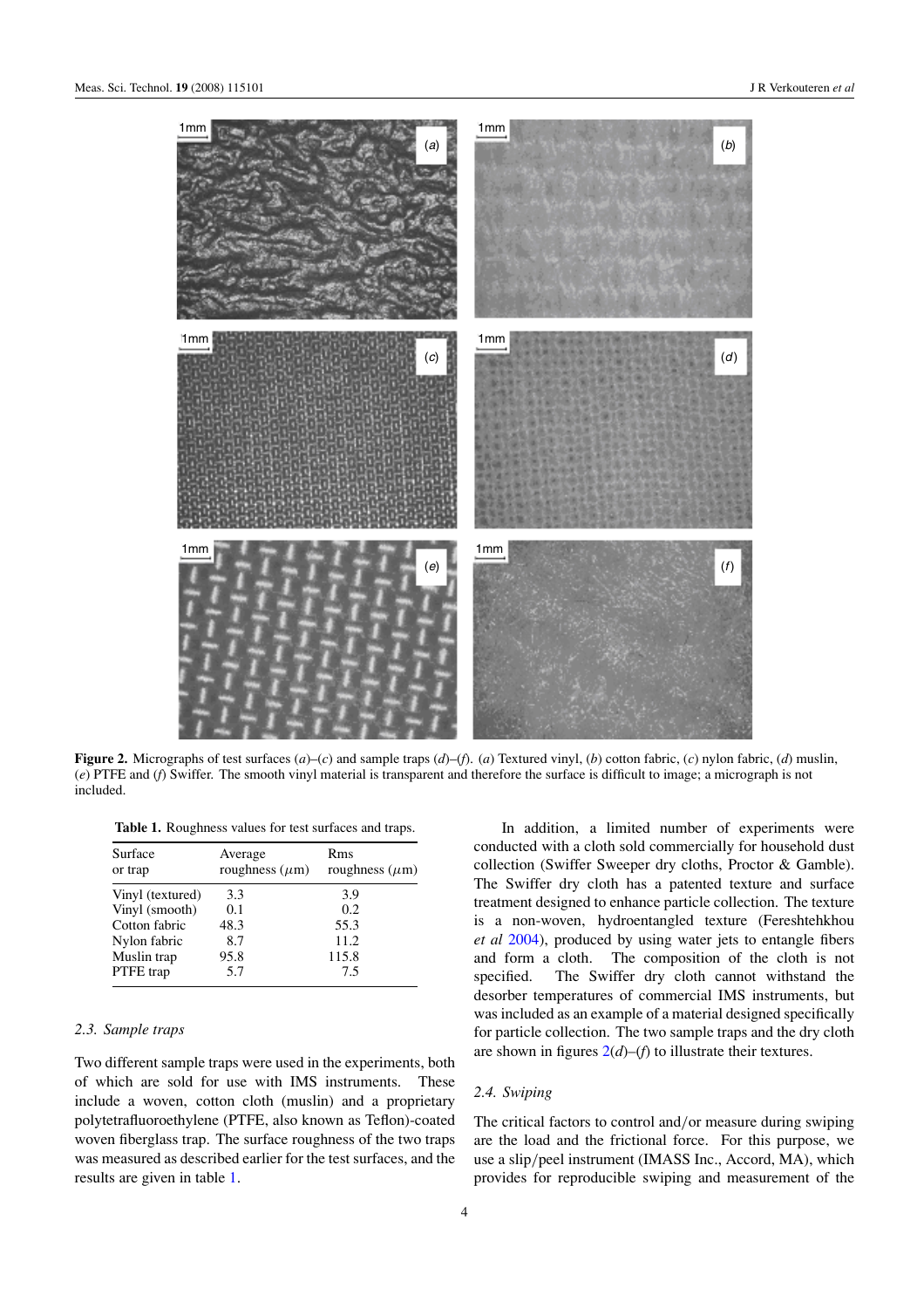

**Figure 3.** The slip/peel instrument used for reproducible swiping. The sled, filled with lead shot, sits on a glass slide on the translatable platen and is held in place with a guide wire.



**Figure 4.** Schematic illustration of sled sliding with respect to a surface where *W* is the applied load and *F* is the tangential force, and actual trace of *F* versus time for both traps on the textured vinyl using the light weight.

frictional force. This type of instrument is used in the textile industry to test the transfer of dye from a fabric during rubbing, and is also widely used to test adhesion. It has a sled that sits on a platen that can be programmed to move a set distance at a known velocity (figure 3). The sample trap is placed on the bottom of the sled, and the surface containing the particles of interest is placed on the platen. The platen is then translated, moving the test surface below the stationary sample trap. The tangential forces generated during sliding are shown schematically in figure 4, along with the measurements recorded for two experiments. The response is typical for this type of experiment, with a higher static force required to initiate sliding and a lower kinetic force required to maintain sliding (Bhushan [2003](#page-11-0)).

The load on the surface can be controlled by the simple addition of weights to the sled. Two different sled weights were used, a light weight of 325 g and a heavy weight of 1275 g. The light weight is not based on any expected swiping force, but resulted simply from filling the basin in the sled to the top with lead shot. The heavy weight represents an estimate of the force required for a firm pressure during swiping. To arrive at this estimate, ten people from our laboratory were given a wand with an attached sample trap and were asked to swipe with the 'firm' pressure. The wand is sold for use with a commercial IMS instrument and is used to hold traps during swiping. The swiping was conducted on a pressure-sensitive surface (Tekscan Inc., South Boston, MA). There was a large range in the normal force used, from a minimum of 1000 g to a maximum of 2300 g, and we chose a force of 1275 g simply on the basis of available weights. The surface area of the wand*/*trap combination is much smaller than that of the sled  $(3.9 \text{ cm}^2 \text{ compared with } 15.2 \text{ cm}^2)$ , and therefore the pressure distribution will be different between the two swiping methods, but the goal was to approximate a reasonable normal force. The bottom of the sled is not completely flat, with the result that the pressure is lower in the center (figure [5\)](#page-5-0). It is common in tests conducted with hand-held swiping to see contact areas that show uneven distributions in pressure or that change in the total area during swiping. The advantage of the sled and the slip*/*peel instrument is that the contact area is reproducible for all experiments, even if the pressure distribution is not ideal.

To conduct the swiping experiments, the sled with an attached sample trap was placed directly onto the 2.5 cm  $\times$ 2.5 cm area containing the test particles. The muslin trap fully covered the bottom of the sled, but the PTFE trap is 2.6 cm wide and therefore narrower than the sled. The platen was translated at a rate of 0.7 cm s<sup> $-1$ </sup> immediately upon placement to avoid adhesion of the sled to the surface. The traverse distance of the platen was initially set to 4.2 cm, but was reduced to approximately 2 cm in order to limit the area over which the particles needed to be counted.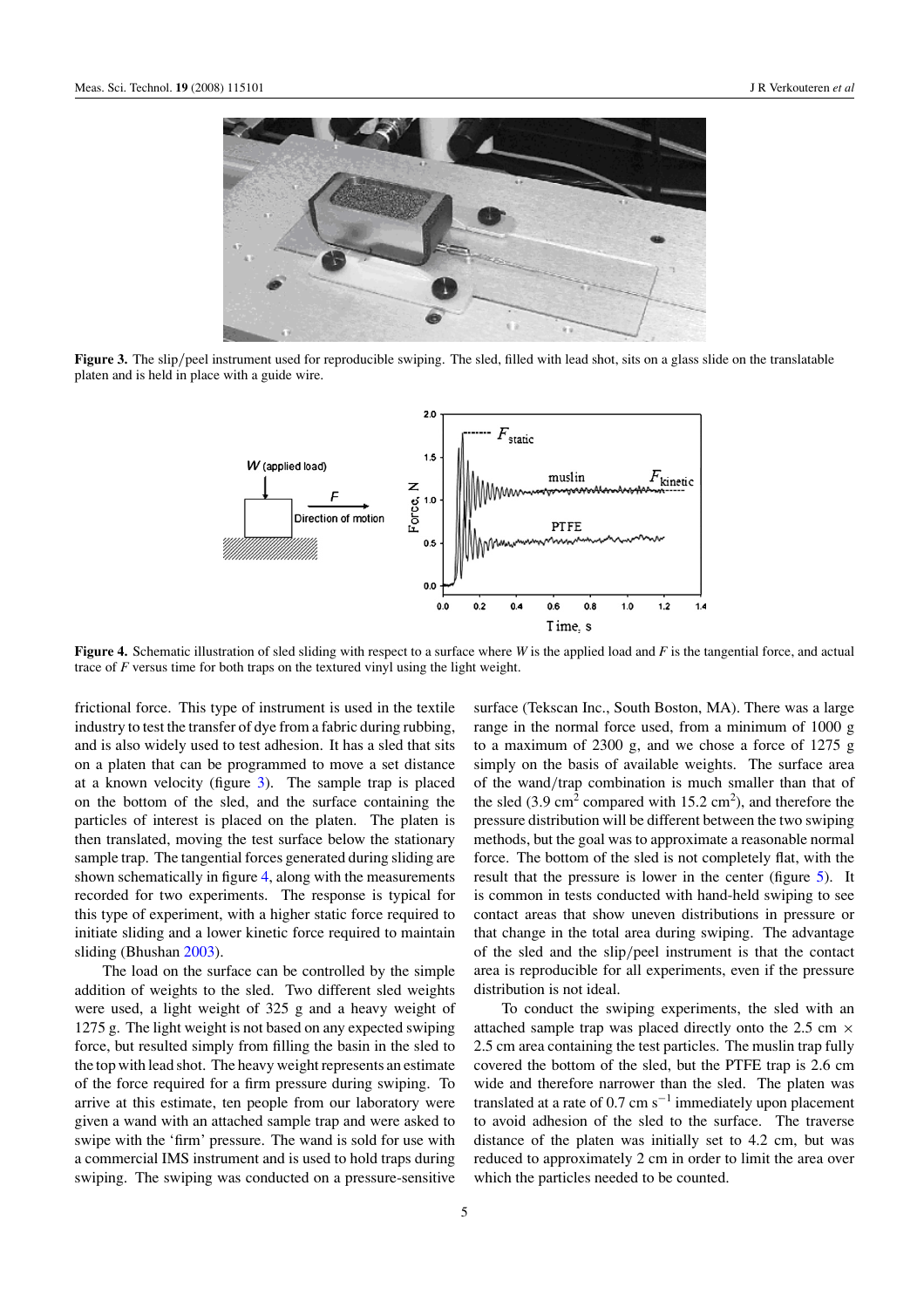<span id="page-5-0"></span>

**Figure 5.** Pressure in kPa over the surface of the sled with the heavy weight attached. Measurements conducted on the pressure-sensitive surface (Tekscan, Inc.).

#### *2.5. Environmental conditions*

All experiments were conducted in the Advanced Measurement Laboratory at NIST under controlled conditions of relative humidity (45%  $\pm$  5%). The samples were swiped within 8 h following deposition of the particles, as ageing is known to increase adhesion. Tang and Busnaina [\(2000](#page-11-0)) found that ageing-induced adhesion occurred only at high humidity for 22  $\mu$ m PSL spheres on silicon. At relative humidities of 45% or less, the adhesion did not change significantly within 24 h. Busnaina and Elsawy [\(2000\)](#page-11-0) determined that the capillary force dominates the adhesive force only at relative humidities above 70% for PSL on a variety of substrates, and that electrostatic forces dominate below 45% RH. Grobelny *et al* [\(2006](#page-11-0)), on the other hand, found that the capillary force is the dominant adhesive force in ambient air, and that it persists even at *<*1% RH (in a nitrogen atmosphere).

#### *2.6. Measurement of collection efficiency*

A common approach to measuring particle removal from surfaces is to define an area on the substrate and compare particle counts from that area before and after particle removal. The defined area is typically a small fraction of the particle deposit. To determine collection efficiencies, we need to count the entire particle deposit, before and after swiping, and count the particles transferred to the sample trap. The particle deposits were confined to a 2.5 cm  $\times$  4.5 cm area (adding the 2 cm travel distance to the starting dimensions), but these areas were still too large to be contained within a single image at the magnifications required to reliably count the spheres. To cover the entire area, we collected a tiled image, which is a mosaic of smaller, contiguous images. Tiling has the advantage of producing a complete image of the deposit, including the movements of individual particles.

To create a tiled image, an automated stage is required that can accurately advance the exact distance corresponding to the dimensions of an image. This requires mechanical accuracy in the stage, an accurate calibration of the magnification and an exact alignment of camera and stage. An automated Prior ProScan X-Y-Z sample stage (Prior Scientific Inc., Rockland, MA) with a repeatability of  $\pm 1$   $\mu$ m was used for this purpose. The stage was attached to a Zeiss M2Bio fluorescent microscope system (Carl Zeiss MicroImaging Inc., Thornwood, NY), and images were collected in a fluorescence mode with an Evolution MP digital CCD non-cooled color camera (Media Cybernetics Inc., Silver Spring, MD). Images were collected as 12-bit gray level images with a resolution of  $1280 \times 960$  pixels. The tiled images were composed of approximately eight smaller images for the 42 *μ*m spheres and 210 smaller images for the 9  $\mu$ m spheres. Magnification calibration was accomplished through use of a calibration slide provided by Media Cybernetics, and then tested using a microscopy size standard produced by Geller Microanalytical Laboratory (Topsfield, MA) and traceable to NIST. Control over the automation, including stage movement and image collection, was accomplished through the software program ImagePro (Media Cybernetics Inc.). The particle count was determined by image analysis with ImagePro, using an automated bright particle threshold.

The quality of the tiling procedure can be evaluated by imaging a regular array of features, such as the array of nominal 100  $\mu$ m fluorescent spots, shown in figure [6.](#page-6-0) The image was collected at  $20 \times$  magnification, which is one of the magnifications used to image the  $42 \mu m$  spheres. Small errors in alignment are observed in the top row and left column of spots, and the spot in the top-left corner shows errors arising from the intersection of four images. The errors in alignment are on the order of  $\pm 5 \mu$ m, which is approximately equal to the resolution in the magnification calibration (3.3 *μ*m*/*pixel). The magnification used primarily to image the 9  $\mu$ m spheres is 80 $\times$ , which has an image resolution of 1.0  $\mu$ m/pixel.

There is the possibility that errors in image alignment during tiling can result in the loss or addition of counted particles, particularly for the smaller spheres. The ability to obtain an accurate count of particles that are aggregated into clusters is of larger concern. Clusters of particles were observed, both before and after swiping, and were analyzed to determine individual particle counts. The area of each thresholded particle was used as an initial step in separating single particles from clusters. Because there is variability in the size of the particles, the area could not be used to reliably determine the number of particles in a cluster. A software feature allows the generation of a 'sorted object image', which sorts the thresholded objects according to any measured value, in this case area. A corrected total particle count was achieved by direct observation of the clusters and assignment of a particle number to each cluster (figure [7\)](#page-6-0). Any particle that is not spherical due to image alignment problems can also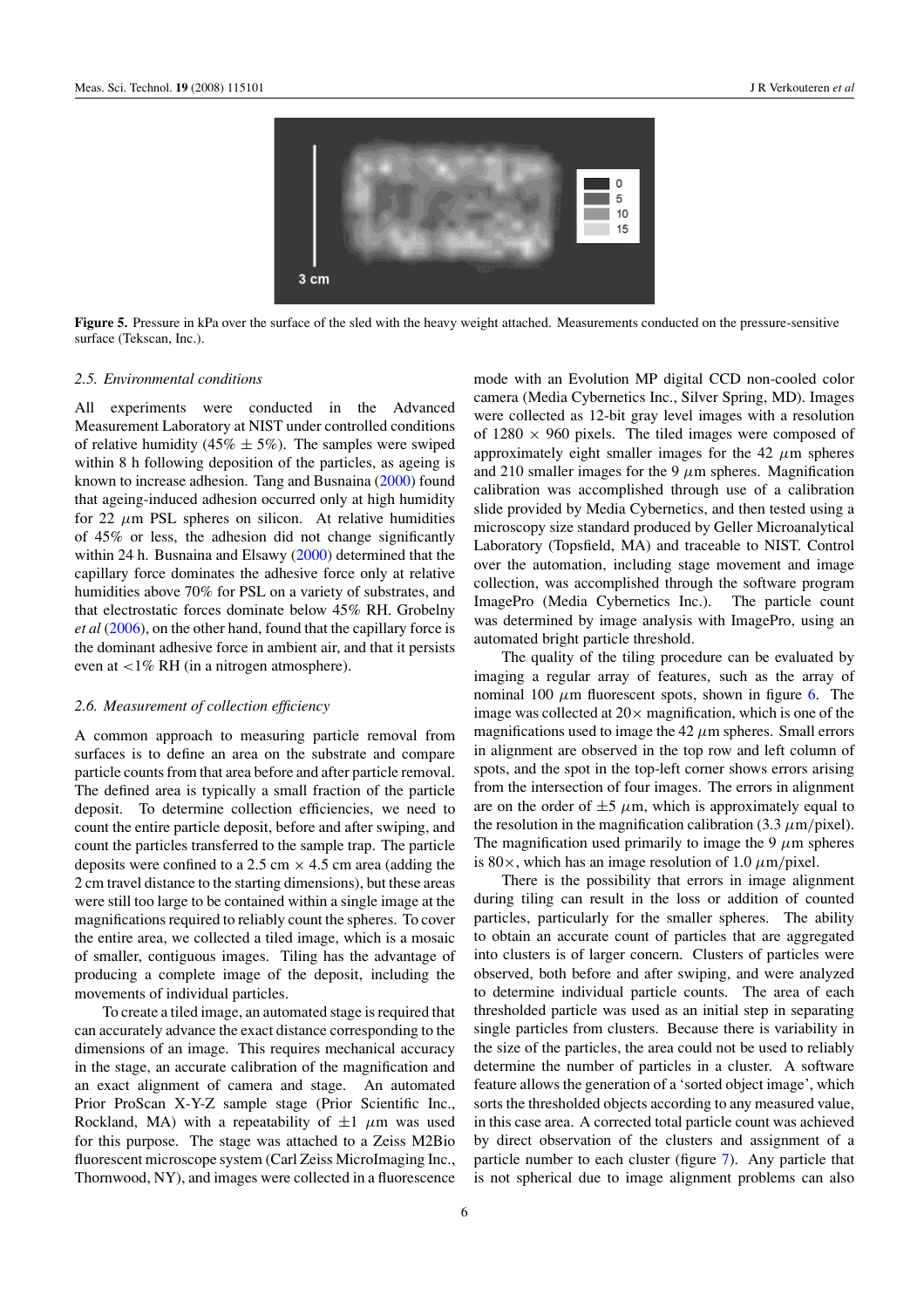<span id="page-6-0"></span>

**Figure 6.** The portion of the tiled image of a fluorescent array of nominal 100 *μ*m spots showing slight errors in image alignment. Image as collected (left) and thresholded using a bright particle threshold (right).



**Figure 7.** Examples of clusters of 9 *μ*m spheres from a representative image. Sphere numbers assigned to clusters are, from left, 8, 5, 3, 2, 3, 2, 3, 2, 2, 2, 2, 2, 2.

be observed. Because the counting errors are operating in a random fashion, their magnitude can be evaluated from the recovery rate, which is the ratio of the particles found after swiping (on the surface and on the sample trap) to the starting number. For a measurement process under control, the recovery rate should average 100%.

#### **3. Results**

#### *3.1. Method validation*

The recovery rates of the particles after swiping are summarized in table 2. The averages are presented with respect to the two particle sizes, and include the data from all surfaces and from both methods of deposition. The recovery rates are not significantly different from 100%, which shows good control on the counting errors. Initially, we planned to use both methods of deposition on all four surfaces, but observed a low recovery rate of approximately 60% for the drydeposited 42 *μ*m particles on the nylon fabric. We suspected that the particles might be lost due to gravitational effects from handling the surface following particle deposition. The  $42 \mu$ m particles were dry-deposited on all four surfaces, and the surfaces were agitated. There was loss of particles from the nylon fabric, but not from the remaining surfaces. For the nylon fabric, we decided to use only the sebum deposition method for both particle sizes and dispense with the dry deposition method.

The tangential forces recorded by the slip*/*peel instrument during swiping were evaluated for all combinations of the trap, surface and normal force, and were repeated five times each. The results are given in table [3.](#page-7-0) Because the PTFE trap did not fully cover the base of the sled, additional trap material was used to fill in the area to avoid contact of the base of the sled with the test surface. Since the tangential force is

| Table 2. Recovery of particles following swiping. Standard |  |  |
|------------------------------------------------------------|--|--|
| uncertainties $(s/\sqrt{n})$ reported.                     |  |  |

| Particle           | Recovery        | # of        | Particles/   |
|--------------------|-----------------|-------------|--------------|
| diameter $(\mu m)$ | (%)             | experiments | experiment   |
| Q                  | $101.4 \pm 2.4$ | 49          | $294 \pm 57$ |
|                    | $98.5 \pm 2.1$  | 51          | $107 \pm 11$ |

averaged over the entire active surface, this was the only way to evaluate the forces due solely to the interaction of the PTFE trap with the various surfaces. The results indicate that there is no correlation between the roughness of the surface, as given in table [1,](#page-3-0) and the tangential forces recorded during swiping. There are many physical and chemical properties of the surfaces that can affect adhesion and sliding. Surface roughness is only one factor, and can actually serve to decrease frictional forces by reducing the contact area.

The nylon fabric surface is different from the other three surfaces, with consistently lower tangential forces. This indicates lower adhesion of the traps to that particular surface; lower adhesion of the particles to the nylon surface is also indicated by the loss of dry particles after deposition, as described earlier. There is also a difference between the traps with a smaller force generated by the PTFE trap on each surface as compared with the muslin trap. The increase in the tangential force scales approximately with the normal force, with an increase of 3–5 times for an increase in the applied load of four times.

#### *3.2. Collection efficiencies*

The collection efficiencies determined from the swiping experiments are given in tables [4](#page-9-0)[–7.](#page-10-0) Collection efficiency was calculated as the number of particles found on the sample trap relative to the number initially measured on the test surface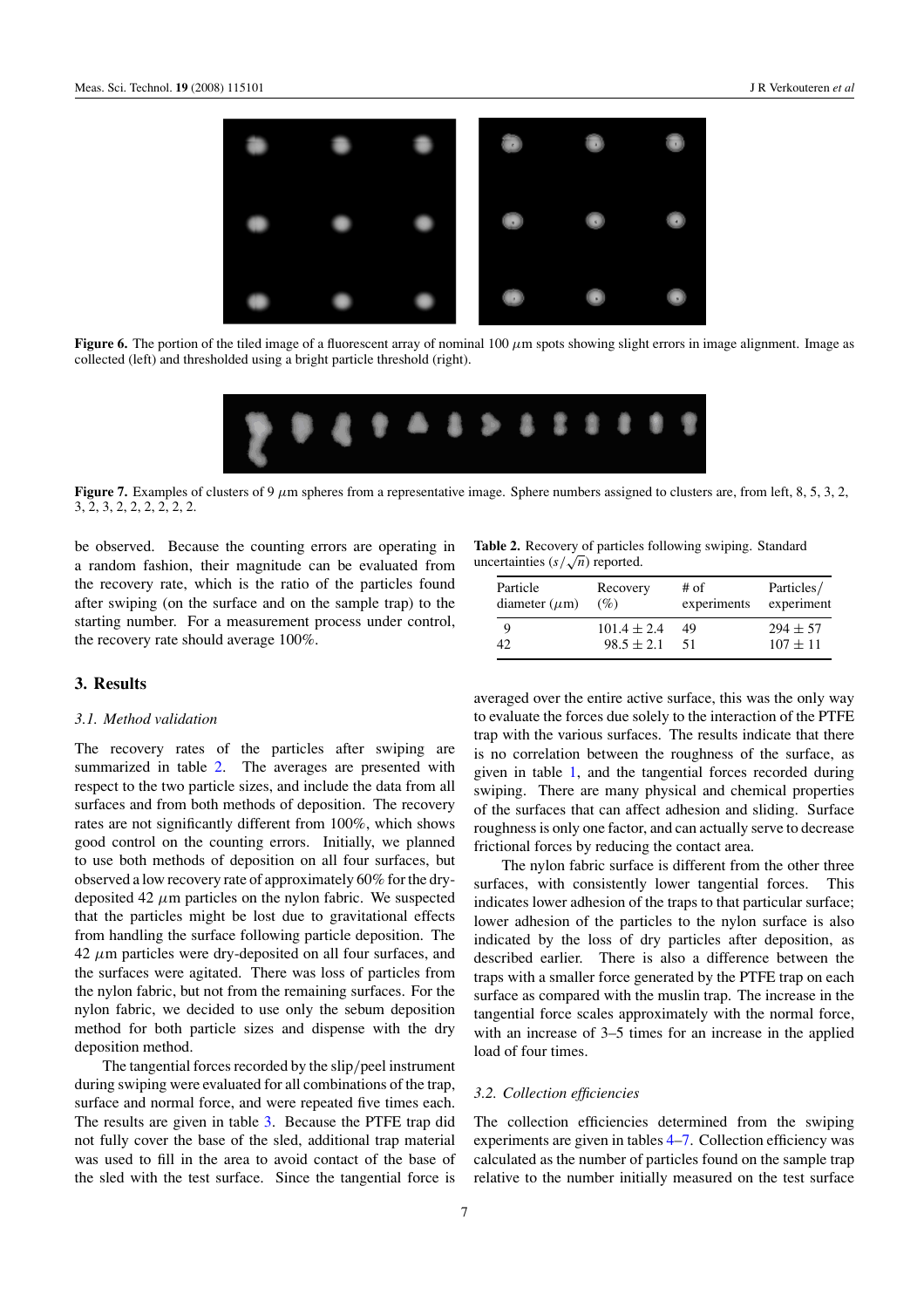<span id="page-7-0"></span>

|  |  |  |  |  |  |  | Table 3. Tangential forces measured during swiping. Standard uncertainties reported. |  |
|--|--|--|--|--|--|--|--------------------------------------------------------------------------------------|--|
|--|--|--|--|--|--|--|--------------------------------------------------------------------------------------|--|

|                                                                     |                                                                                  | $F_{\text{kinetic}}$ (N)                                                         |                                                                                  |                                                                                  |  |  |  |
|---------------------------------------------------------------------|----------------------------------------------------------------------------------|----------------------------------------------------------------------------------|----------------------------------------------------------------------------------|----------------------------------------------------------------------------------|--|--|--|
|                                                                     | 325g                                                                             |                                                                                  | 1275g                                                                            |                                                                                  |  |  |  |
| Surface                                                             | <b>PTFE</b>                                                                      | Muslin                                                                           | <b>PTFE</b>                                                                      | Muslin                                                                           |  |  |  |
| Vinyl (textured)<br>Vinyl (smooth)<br>Cotton fabric<br>Nylon fabric | $0.53 \pm 0.0002$<br>$0.58 \pm 0.0002$<br>$0.67 \pm 0.0010$<br>$0.38 \pm 0.0007$ | $0.94 \pm 0.0010$<br>$1.11 \pm 0.0005$<br>$1.16 \pm 0.0010$<br>$0.74 \pm 0.0002$ | $2.73 \pm 0.0006$<br>$2.91 \pm 0.0010$<br>$2.45 \pm 0.0010$<br>$2.07 \pm 0.0007$ | $4.25 \pm 0.0006$<br>$3.55 \pm 0.0010$<br>$4.50 \pm 0.0040$<br>$3.13 \pm 0.0009$ |  |  |  |



**Figure 8.** Comparison of collection efficiencies for PTFE versus muslin traps. Bars represent standard uncertainties.

being swiped. Multiple trials  $(n = 2-6)$  were conducted for experiments using the light weight, and the mean and standard uncertainty are presented. A more limited number of experiments were conducted using the heavy weight.

One conclusion from the data is that there is a difference in collection efficiency between the two sample traps. In 14 of 17 direct comparisons of the two traps, the muslin trap had significantly higher collection efficiencies than the PTFE trap (figure 8). For some conditions, close to 100% collection efficiencies are observed for the muslin trap, whereas the highest collection efficiency for PTFE is 45%, and these results exhibit a high variability. The average collection efficiency for the PTFE trap is 10%, whereas the average collection efficiency for the muslin trap is 39%. Those particles that were collected by the PTFE trap were often on the leading edge, where some fraying of the fibers occurs, or on a circular opening in the trap that also had rough edges. The muslin trap has fibers extending randomly off the surface, and these were often sites for particle attachment.

Of the four surfaces, there are no clear differences in collection efficiency among the two vinyl surfaces and the nylon fabric, but particles are generally more difficult to collect off of the cotton canvas; this difference is more apparent for the larger particles. The cotton surface is probably difficult to sample because the particles are pushed into the weave of the fabric during swiping (figure 9). Although the nylon fabric also has a woven structure, providing holes for the particles, it has a smoother surface texture and the particles can move more easily, as evidenced by the loss of the dry-deposited particles by simple agitation. The presence of surface topography



**Figure 9.** 42  $\mu$ m particles on the cotton canvas before (*a*) and after (*b*) swiping. Particle outlines are fuzzy in (*b*) because the particles are below the surface of the fabric. The surface of the trap is in focus for both images, although not visible in the images.

does not decrease collection efficiencies, as the textured vinyl surface has some of the highest collection efficiencies among the surfaces.

The heavy weight does not greatly improve collection efficiency. In seven of ten direct comparisons, the heavy weight produces higher collection efficiencies, but with relatively modest gains (figure [10\)](#page-8-0). In only one case, there is an improvement higher than 25% (for the sebum-deposited  $42 \mu m$  spheres on smooth vinyl). The average collection efficiency for the light weight is 25%, compared with 35% for the heavy weight. The absence of a large improvement was unexpected, as the heavy weight is four times that of the lighter. The normal force represented by the light weight would be viewed by most as a light touch on the surface.

When considering the results for the muslin sample trap only, the collection efficiency is marginally higher for the larger particles compared with the smaller particles (six*/*nine direct comparisons) and for the sebum-deposited particles compared with the dry-deposited particles (five*/*eight direct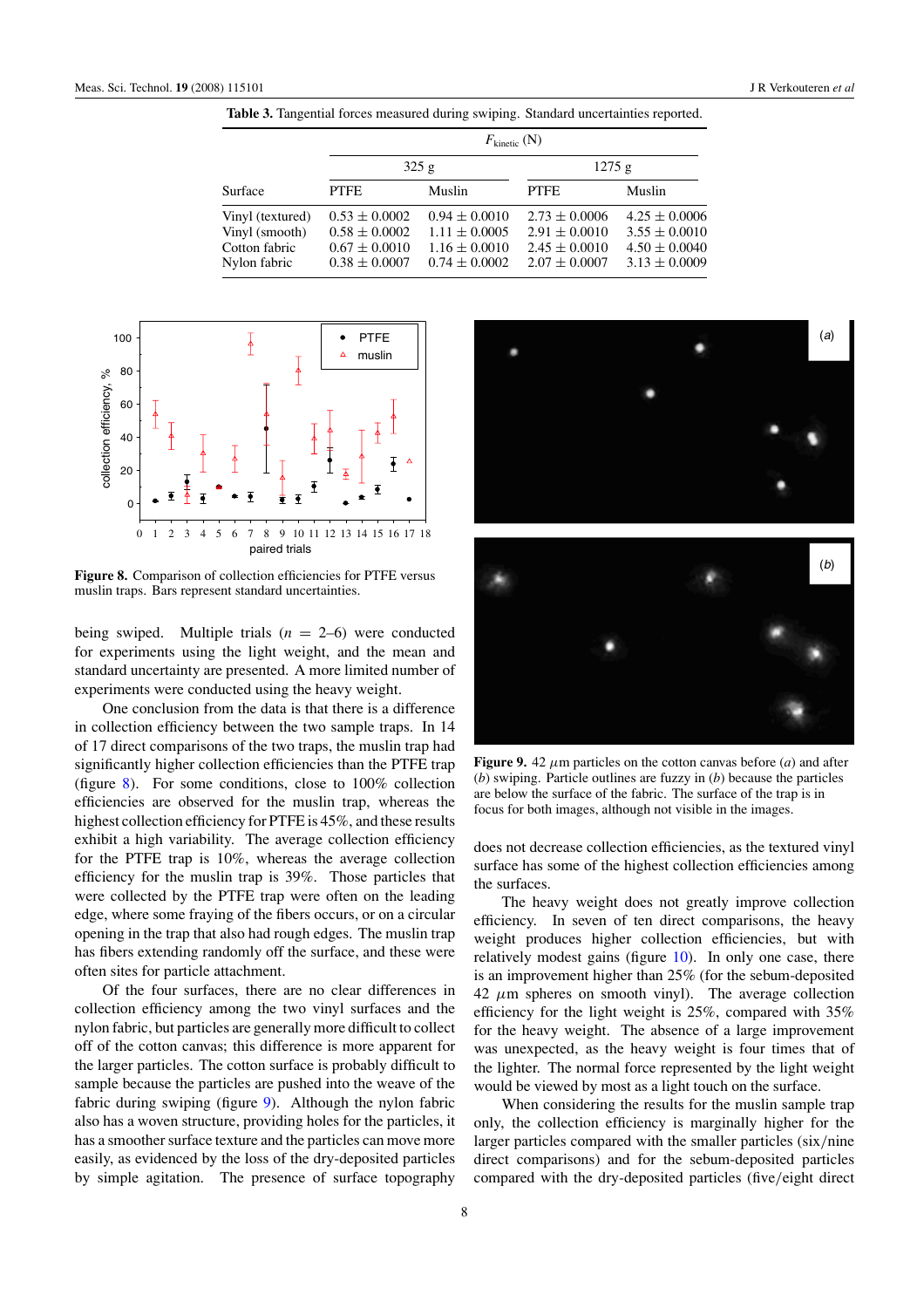

<span id="page-8-0"></span>

**Figure 10.** Comparison of collection efficiencies for light versus heavy weight.

comparisons). These differences are more apparent if the cotton canvas surface is disregarded (six*/*seven and five*/* six comparisons, respectively). In studies of particle removal from surfaces, a general reduction in removal efficiencies with the decreasing particle size has been reported, and is ascribed to differences in the rate of change in adhesive and removal forces with respect to the particle size (Ranade [1987](#page-11-0), Xu *et al* [2005](#page-11-0)).

The lowest collection efficiency (0%) is observed for the cotton surface with the muslin trap and heavy weight, the same combination that has the highest sliding force. Although there are problems with the particles being pushed into the cotton fabric, it is clear that the application of more force to detach particles is not the only, or even the most important, consideration for collection efficiency. We consistently see movement of particles following swiping, as indicated by the relative positions of particles before and after swiping (figure 11). Quantitative measures of particle movement were not attempted for this study, but we observed some movement on all surfaces, with both light and heavy weights and with both types of sample traps.

## **4. Discussion**

The fact that we see movement of the particles (either through rolling or sliding) indicates that sufficient force is present to overcome the adhesion moments for many of the particles. After the particles are detached, there should be a much lower force required for lifting. Increasing the frictional force does not result in a great improvement in collection efficiency, which indicates that improvements must come from better adhesion to the sample trap. The Swiffer dry cloth has characteristics that result in improved particle adhesion, as demonstrated by the results given in table [8.](#page-10-0) With the Swiffer we see a 100% collection efficiency for the dry-deposited  $42 \mu m$  spheres, compared with a  $43\%$  collection efficiency for the muslin trap under the same conditions. The 73% collection efficiency for the Swiffer on the cotton canvas is even more striking, given that the highest collection efficiency



**Figure 11.** 9  $\mu$ m sebum-deposited spheres on textured vinyl, swiped with muslin. Movement of spheres is apparent after swiping.

for that surface using the other two sample traps is 27%. Even more compelling is the fact that the particles can be collected without using any frictional force, as given by the results labeled 'applied load only' in table [8.](#page-10-0) With the heavy weight attached, 84% of the 42 *μ*m particles are collected and 27% of 9 *μ*m particles are collected. By comparison, hardly any particles are collected with the applied load only using the muslin sample trap.

In evaluating the reasons why the Swiffer would have such improved collection efficiencies, we must consider both the composition and the texture. The Swiffer patent states a number of possible compositions, including fibers of polyester, polypropylene, nylon or a similar polymer, and there may be a surface coating of wax or mineral oil. We are currently attempting to obtain samples of Swiffer cloths with identified chemistries and without any surface coatings. The texture is quite distinctive, particularly when compared with the two IMS traps, as shown by the cross sections shown in figure [12.](#page-9-0) The two IMS traps are both woven (the sinuous patterns in figure [12\)](#page-9-0), whereas the Swiffer has a looser, more chaotic structure. It is possible that the looser structure of the Swiffer presents multiple sites of attachment for a single particle, which would increase the van der Waals force. A theoretical model of dispersion forces for particles with respect to infinite cylinders (fibers) has been developed (Montgomery *et al* [2000](#page-11-0)), but for one site of attachment only. The authors caution that the complexity introduced by different geometries results in a model that should be used only to provide estimates of the forces. Therefore, models for multiple sites of attachment will probably not be feasible at this time.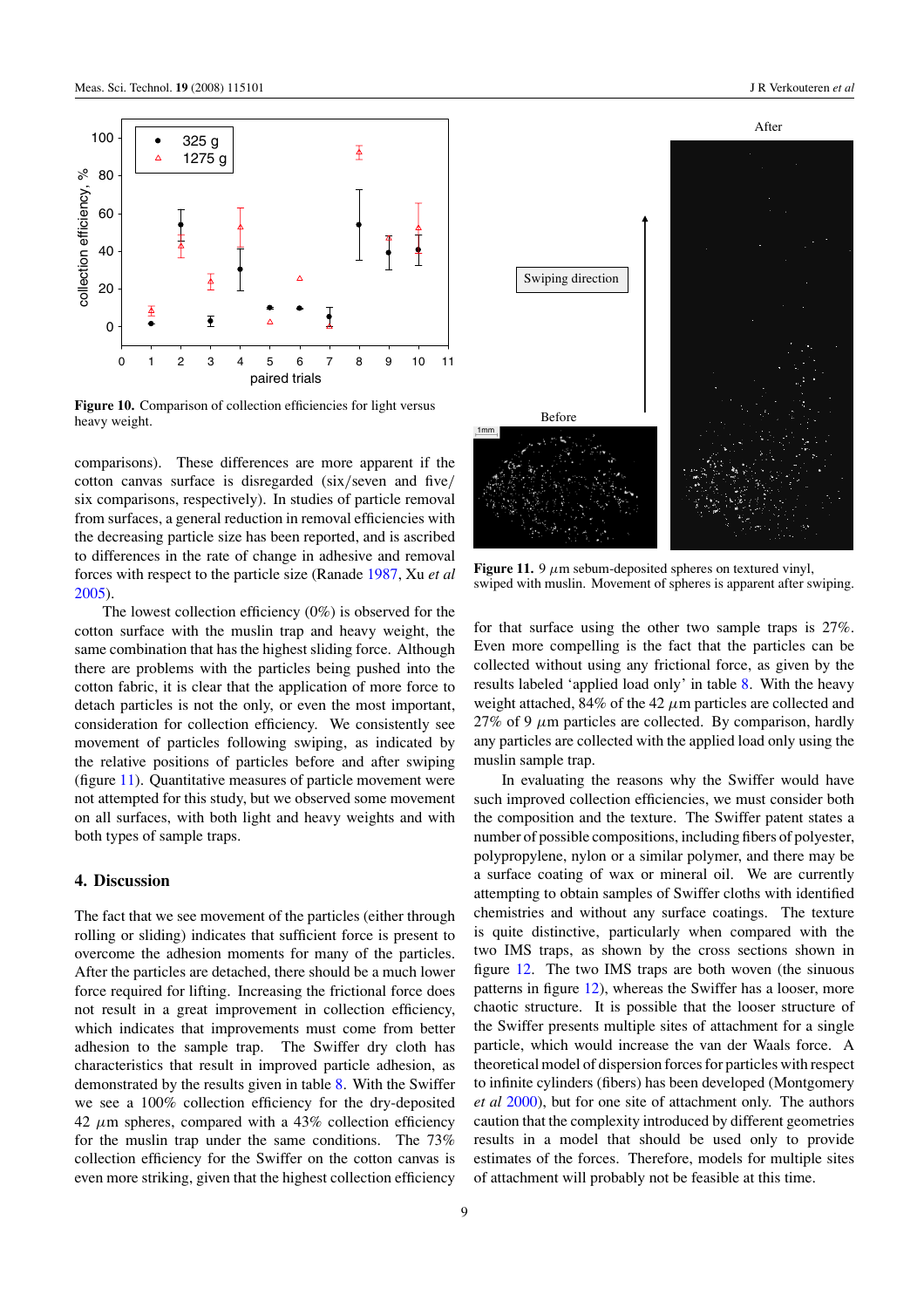<span id="page-9-0"></span>

|                                                     |                                                  | Collection efficiency $(\%)$                      |               |                                               |  |  |  |
|-----------------------------------------------------|--------------------------------------------------|---------------------------------------------------|---------------|-----------------------------------------------|--|--|--|
|                                                     |                                                  | 325g                                              | 1275g         |                                               |  |  |  |
| Surface                                             | <b>PTFE</b>                                      | Muslin                                            | PTFF.         | Muslin                                        |  |  |  |
| Vinyl (textured)<br>Vinyl (smooth)<br>Cotton fabric | $1.5 \pm 1.1$<br>$4.5 \pm 2.5$<br>$13.0 \pm 4.5$ | $53.9 \pm 8.4$<br>$40.7 \pm 8.1$<br>$5.2 \pm 5.2$ | $8.4 \pm 2.6$ | $42.6 \pm 6.1$<br>$52.2 \pm 13.3$<br>$\theta$ |  |  |  |

**Table 4.** Collection efficiency of dry-deposited 42 *μ*m PSL spheres.

**Table 5.** Collection efficiency of dry-deposited 9 *μ*m PSL spheres.

|                                                     | Collection efficiency $(\%)$                     |                                                    |                       |                         |  |  |
|-----------------------------------------------------|--------------------------------------------------|----------------------------------------------------|-----------------------|-------------------------|--|--|
|                                                     |                                                  | 325 g                                              | 1275 g                |                         |  |  |
| Surface                                             | <b>PTFE</b>                                      | Muslin                                             | <b>PTFE</b>           | Muslin                  |  |  |
| Vinyl (textured)<br>Vinyl (smooth)<br>Cotton fabric | $2.9 \pm 2.9$<br>$10.0 \pm 0.5$<br>$4.3 \pm 0.3$ | $30.3 \pm 11.2$<br>$9.7 \pm 0.4$<br>$26.9 \pm 8.1$ | $23.8 \pm 4.3$<br>2.4 | $52.6 \pm 10.3$<br>25.4 |  |  |

It may be enough to have a measurement approach to describe the texture, particularly the texture on the scale of the particle, in order to compare the effectiveness of different traps. One approach we are investigating is that proposed by Steele *et al* [\(2006\)](#page-11-0) to use digital imaging to evaluate the textile surface roughness. Optical images are collected and thresholded, as shown in figure 12. The low frequency roughness introduced by macroscopic texture, such as the sinuous profile of the PTFE trap, can be modeled and removed to evaluate the high frequency roughness (Steele *et al* [2006](#page-11-0)). A more interesting measure might be the surface contact area, calculated with respect to different particle sizes, although it would be the contact area for an uncompressed geometry. Evaluating the expected contact area between particles of different sizes and the surface might provide an explanation of the differences in collection efficiency with respect to the particle size.

The texture of the test surface does not seem to be a critical factor, as the collection efficiencies are not strongly correlated with the surface, with the exception of the cotton fabric. This is probably due to the fact that we have sufficient force to remove the particles from the surfaces, as we see particle movement on all the surfaces (even the cotton fabric). Surfaces that will allow embedding of the particles, such as the cotton fabric, should be avoided in sampling, unless an IMS trap can be developed that allows particle collection with no frictional forces.

Both texture and composition may contribute to the poor collection efficiencies of the PTFE trap. It is not unreasonable that this material was chosen as a trap material, as it had been demonstrated to be appropriate for thermal desorption of explosives (Sigman and Ma [1999](#page-11-0)). Sigman and Ma used PTFE tubing as a dry surface wipe, and they abraded the surface to enhance surface contact. However, they were primarily concerned with desorption characteristics, rather than collection efficiencies. The texture of the trap is very smooth, compared with the muslin trap and the Swiffer. We did not abrade the trap, as that would have exposed the underlying



**Figure 12.** Cross-sectional optical microscope images of traps as collected (top) and thresholded (bottom). The scale bars in the images are 100 *μ*m in size.

fiberglass, changing the composition along with the texture. PTFE was designed as a nonstick material, and the van der Waals forces for particles with respect to this surface are low. In some cases, the van der Waals interactions for PTFE are repulsive, which is the definition of nonstick (Drummond and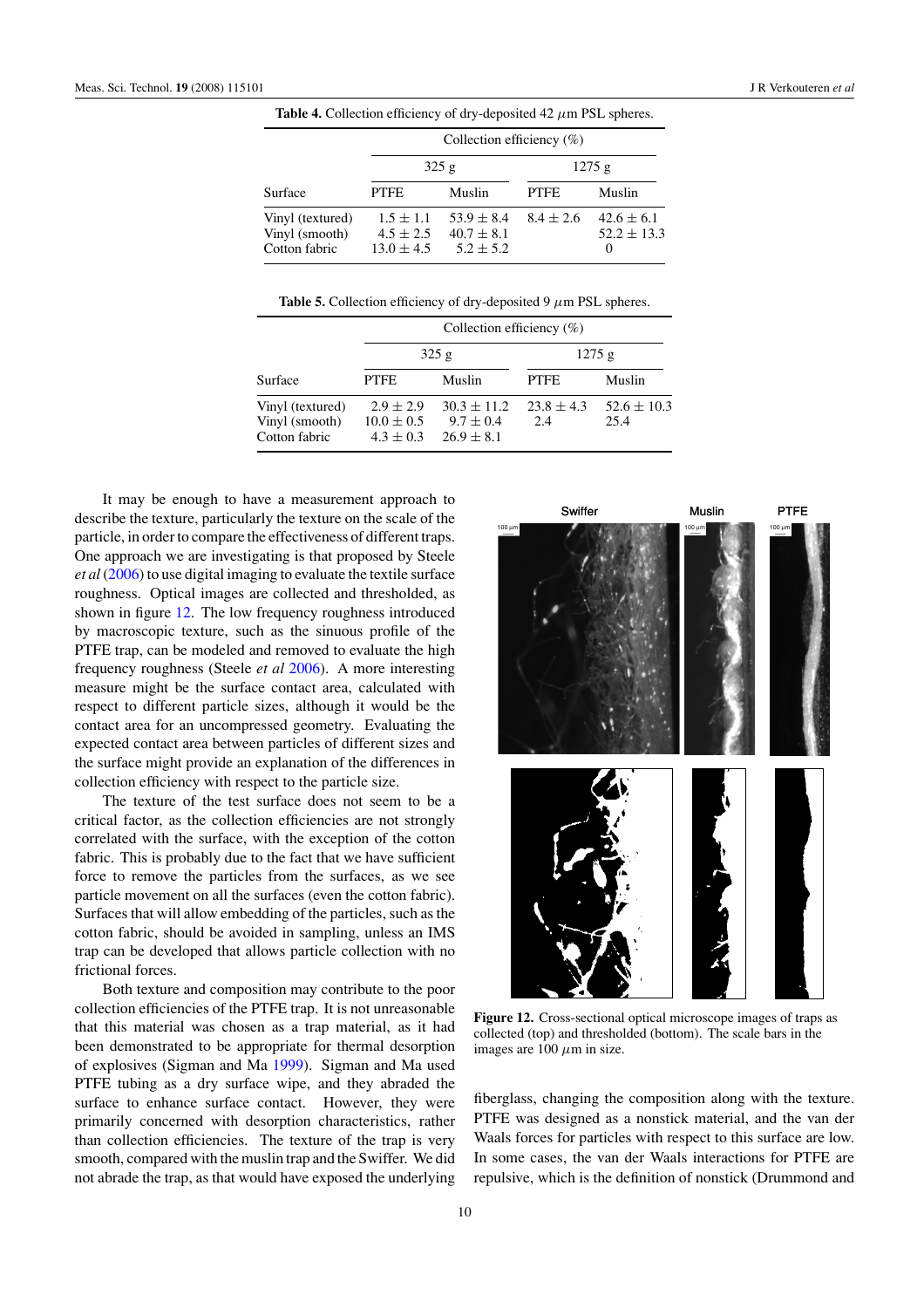|                                                                     |                                                                    | Collection efficiency $(\%)$                                           |             |                |  |  |
|---------------------------------------------------------------------|--------------------------------------------------------------------|------------------------------------------------------------------------|-------------|----------------|--|--|
|                                                                     |                                                                    | 325g                                                                   | $1275$ g    |                |  |  |
| Surface                                                             | <b>PTFE</b>                                                        | Muslin                                                                 | <b>PTFE</b> | Muslin         |  |  |
| Vinyl (textured)<br>Vinyl (smooth)<br>Cotton fabric<br>Nylon fabric | $4.1 \pm 2.8$<br>$45.1 \pm 26.7$<br>$2.0 \pm 2.0$<br>$2.7 \pm 2.7$ | $96.4 \pm 6.6$<br>$53.9 \pm 18.7$<br>$15.5 \pm 10.5$<br>$80.3 \pm 8.5$ |             | $92.3 \pm 3.7$ |  |  |

<span id="page-10-0"></span>**Table 6.** Collection efficiency of sebum-deposited 42 *μ*m PSL spheres.

**Table 7.** Collection efficiency of sebum-deposited 9 *μ*m PSL spheres.

|                                                                     | Collection efficiency $(\%)$                                       |                                                                        |             |        |  |  |
|---------------------------------------------------------------------|--------------------------------------------------------------------|------------------------------------------------------------------------|-------------|--------|--|--|
|                                                                     |                                                                    | 325g                                                                   |             |        |  |  |
| Surface                                                             | <b>PTFE</b>                                                        | Muslin                                                                 | <b>PTFF</b> | Muslin |  |  |
| Vinyl (textured)<br>Vinyl (smooth)<br>Cotton fabric<br>Nylon fabric | $10.3 \pm 3.2$<br>$26.0 \pm 7.7$<br>$0.1 \pm 0.1$<br>$3.7 \pm 0.7$ | $39.1 \pm 9.1$<br>$44.2 \pm 12.0$<br>$17.7 \pm 3.1$<br>$28.4 \pm 16.0$ |             | 46.8   |  |  |

**Table 8.** Collection efficiency of dry-deposited PSL spheres with heavy weight, comparing Swiffer dry cloth to muslin.

|                    |                                   | Collection efficiency $(\%)$             |                                   |                                  |  |
|--------------------|-----------------------------------|------------------------------------------|-----------------------------------|----------------------------------|--|
| Trap               | Surface                           | $42 \mu m$                               | $42 \mu m$ ,<br>applied load only | $9 \mu m$ ,<br>applied load only |  |
| Swiffer<br>Swiffer | Vinyl (textured)<br>Cotton fabric | 100<br>73.1                              | $84.0 \pm 7.1$                    | 26.9                             |  |
| Muslin<br>Muslin   | Vinyl (textured)<br>Cotton fabric | $42.6 \pm 6.1^{\circ}$<br>$\mathbb{O}^a$ | 2.2.                              |                                  |  |

<sup>a</sup> From table [4.](#page-9-0)

Chan [1996](#page-11-0)). Geckos are marvels in the animal world in being able to stick to almost every surface, but even they cannot stick to PTFE (Autumn [2006\)](#page-11-0). It is also difficult to adhere particles to PTFE through capillary forces because of the nonpolar nature of PTFE. In addition to van der Waals and capillary forces, the electrostatic forces are influenced by composition. When two surfaces are rubbed together, the transfer of charge results in one surface being positively charged while the other is negatively charged. Triboelectric series have been developed that rank in order the relative propensity for surfaces to adopt either a positive or a negative charge, and PTFE is highly weighted to the negative side (Lowell and Rose-Innes [1980](#page-11-0)). Cotton (i.e. muslin), on the other hand, tends to develop a positive charge. Future experiments will involve the measurement of surface charge in order to evaluate the charges on the surface, trap and particle during swiping.

It is not immediately obvious why the particles embedded in the sebum are more efficiently collected than the dry particles. The improvements in collection efficiencies are observed for the muslin trap only, and not for the PTFE trap. The artificial sebum is a sticky material, and therefore adheres to surfaces due to increased surface contact. We do not know at this time why it would preferentially adhere to the trap, rather than the test surface. We did not carefully control the ratio of sebum to the particle, and the particles could be either completely embedded in the sebum or simply coated by the sebum. We also need to investigate the effects of ageing on collection efficiencies. Latent fingerprints are known to change the composition with time, with loss of the unsaturated lipids (e.g. squalene and oleic acid), although the saturated compounds such as palmitic and stearic acids remain unchanged (Ramotowski [2001\)](#page-11-0).

#### **5. Conclusions**

This study was designed to provide an experimental approach to determine particle collection efficiency during swipe sampling. We have demonstrated a significant difference in the collection efficiency of two sample traps for PSL spheres, either dry or in sebaceous material. The particular PTFE trap investigated here has a fairly poor collection efficiency that is independent of the surface type, applied load or particle size. Muslin traps can exhibit fairly high collection efficiencies from some surfaces, but collection off of a heavy cotton fabric, a material that forms the outside of many soft suitcases, is very difficult. Muslin has the highest collection efficiencies for large  $(42 \mu m)$  diameter) particles, particularly those contained in a sebaceous matrix. Finally, the more downward applied